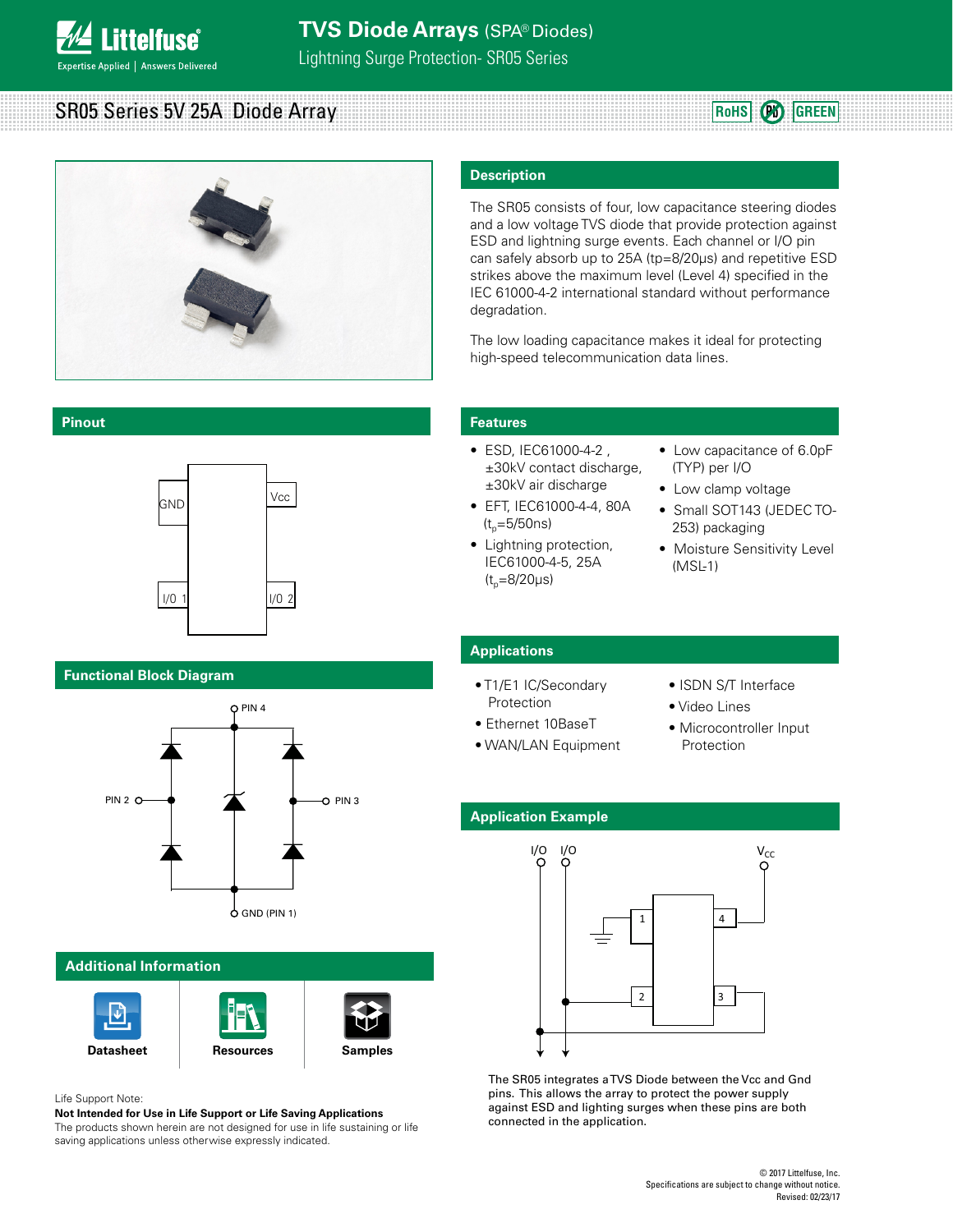Lightning Surge Protection- SR05 Series



| <b>Absolute Maximum Ratings</b> |                                       |              |             |  |
|---------------------------------|---------------------------------------|--------------|-------------|--|
| Symbol                          | Parameter                             | Units        |             |  |
| $I_{\text{pp}}$                 | Peak Current ( $t_{p} = 8/20\mu s$ )  | 25.0         | А           |  |
| $P_{p_k}$                       | Peak Pulse Power $(t_0 = 8/20 \mu s)$ | 450          | W           |  |
| $T_{\Omega P}$                  | <b>Operating Temperature</b>          | $-40$ to 125 | $^{\circ}C$ |  |
| <b>STOR</b>                     | Storage Temperature                   | $-55$ to 150 | $\circ$     |  |

*CAUTION: Stresses above those listed in "Absolute Maximum Ratings" may cause permanent damage to the device. This is a stress only rating and operation of the device at these or any other conditions above those indicated in the operational sections of this specification is not implied.*

| <b>Thermal Information</b>                     |              |              |  |  |
|------------------------------------------------|--------------|--------------|--|--|
| Parameter                                      | Rating       | Units        |  |  |
| Storage Temperature Range                      | $-55$ to 150 | $^{\circ}$ C |  |  |
| Maximum Junction Temperature                   | 150          | °€           |  |  |
| Maximum Lead Temperature<br>(Soldering 20-40s) | 260          | $\circ$      |  |  |

| <b>Electrical Characteristics (Top=25°C)</b> |                                       |                                                |                          |                          |                          |              |
|----------------------------------------------|---------------------------------------|------------------------------------------------|--------------------------|--------------------------|--------------------------|--------------|
| Parameter                                    | Symbol                                | <b>Test Conditions</b>                         | <b>Min</b>               | Typ                      | <b>Max</b>               | <b>Units</b> |
| Reverse Stand-Off Voltage                    | $V_{RWM}$                             |                                                |                          |                          | 5.0                      | V            |
| Reverse Leakage Current                      | ١R                                    | $V_p = 5V$ , I/O to GND                        |                          |                          | 5.0                      | μA           |
| Reverse Breakdown Voltage                    | $V_{BR}$                              | $l = 1mA$                                      | 6.0                      |                          | $\overline{a}$           | $\vee$       |
| Clamping Voltage, Line-Ground <sup>1</sup>   | $V_{C}$                               | $I_{PP}$ = 1A, t <sub>n</sub> =8/20 µs         | $\overline{\phantom{a}}$ | $\overline{\phantom{a}}$ | 9.8                      | V            |
| Clamping Voltage, Line-Ground <sup>1</sup>   | $V_c$                                 | $I_{PP}$ = 10A, t <sub>n</sub> =8/20 µs        |                          |                          | 12.0                     | V            |
| Clamping Voltage, Line-Ground <sup>1</sup>   | $V_{\rm c}$                           | $I_{\text{pp}}$ = 25A, t <sub>n</sub> =8/20 µs | $\overline{\phantom{0}}$ | ۰                        | 18.0                     | $\vee$       |
| Dynamic Resistance, Line-Ground <sup>1</sup> | $R_{DYN}$                             | $(V_{C2} - V_{C1})/(I_{PP2} - I_{PP1})$        | $\overline{\phantom{a}}$ | 0.3                      | $\overline{\phantom{a}}$ | $\Omega$     |
| ESD Withstand Voltage <sup>1</sup>           | $V_{ESD}$                             | IEC61000-4-2 (Contact Discharge)               | ±30                      | $\overline{\phantom{a}}$ |                          | kV           |
|                                              |                                       | IEC61000-4-2 (Air Discharge)                   | ±30                      |                          |                          | kV           |
|                                              | $C_{\frac{1}{10} \cdot \frac{1}{10}}$ | Reverse Bias=0V                                | $\overline{\phantom{0}}$ | 3.0                      | $\overline{\phantom{a}}$ | pF           |
| Diode Capacitance <sup>1</sup>               | $C_{I/O\text{-GND}}$                  | Reverse Bias=0V                                |                          | 6.0                      | 10.0                     | pF           |

Note: 1. Parameter is guaranteed by design and/or device characterization.

#### **Capacitance vs. Reverse Bias**



#### **8/20μs Pulse Waveform**

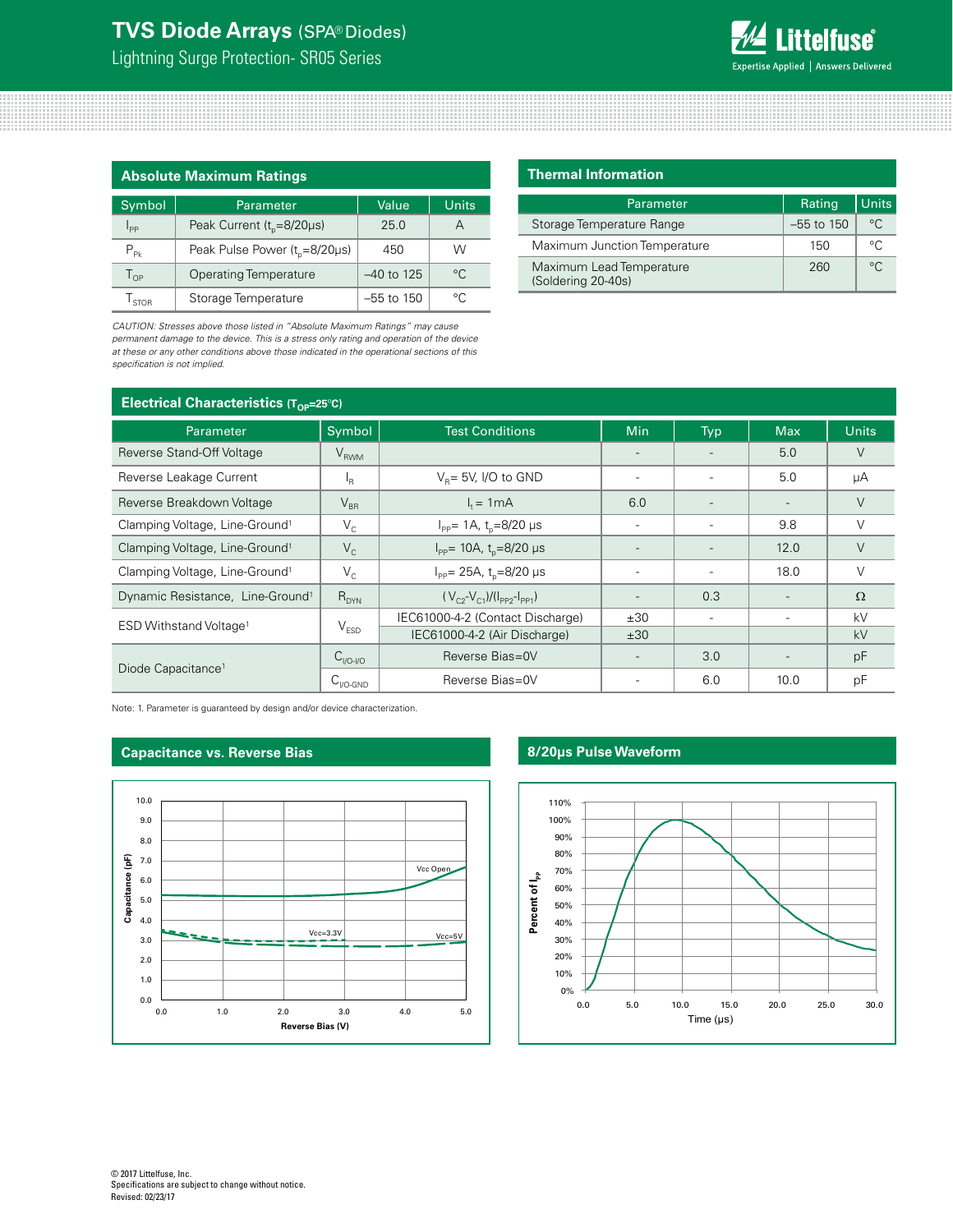Lightning Surge Protection- SR05 Series

#### **Clamping Voltage vs. Ipp**



# **Product Characteristics**

| <b>Lead Plating</b>        | Matte Tin               |  |
|----------------------------|-------------------------|--|
| <b>Lead Material</b>       | Copper Alloy            |  |
| <b>Lead Coplanarity</b>    | 0.0004 inches (0.102mm) |  |
| <b>Substitute Material</b> | Silicon                 |  |
| <b>Body Material</b>       | Molded Epoxy            |  |
| <b>Flammability</b>        | UL 94 V-0               |  |

**Temperature**

Temperature -

 $T_P$ 

**T**L  $\mathbf{T}_{S(max)}$ 

**T**S(min)

**25**

Notes : 1. All dimensions are in millimeters 2. Dimensions include solder plating. 3. Dimensions are exclusive of mold flash & metal burr.

4. Blo is facing up for mold and facing down for trim/form, i.e. reverse trim/form. 5. Package surface matte finish VDI 11-13.

#### **Soldering Parameters**

| <b>Reflow Condition</b> |                                                           | Pb - Free assembly |  |
|-------------------------|-----------------------------------------------------------|--------------------|--|
|                         | -Temperature Min (T <sub>s(min)</sub> )                   | $150^{\circ}$ C    |  |
| Pre Heat                | - Temperature Max (T <sub>s(max)</sub> )                  | $200^{\circ}$ C    |  |
|                         | -Time (min to max) $(t_*)$                                | $60 - 180$ secs    |  |
| $(T1)$ to peak          | Average ramp up rate (Liquidus) Temp                      | 3°C/second max     |  |
|                         | $T_{S(max)}$ to $T_L$ - Ramp-up Rate                      | 3°C/second max     |  |
|                         | -Temperature (T <sub>L</sub> ) (Liquidus)                 | $217^{\circ}$ C    |  |
| Reflow                  | -Temperature (t <sub>i</sub> )                            | $60 - 150$ seconds |  |
|                         | Peak Temperature (T <sub>p</sub> )                        | $260+0/5$ °C       |  |
| Temperature $(t_{n})$   | Time within 5°C of actual peak                            | $20 - 40$ seconds  |  |
| Ramp-down Rate          |                                                           | 6°C/second max     |  |
|                         | Time 25 $\degree$ C to peak Temperature (T <sub>p</sub> ) | 8 minutes Max.     |  |
| Do not exceed           |                                                           | $260^{\circ}$ C    |  |

# **Ordering Information**

 $\mathbf{t}_\texttt{S}$ 

**Preheat**

**Ramp-up**

**time to peak temperature**

| <b>Part Number</b> | 'Package           | Marking          | Min. Order Qtv. |
|--------------------|--------------------|------------------|-----------------|
| SR05-02CTG         | SOT <sub>143</sub> | SR <sub>05</sub> | 3000            |

#### **Part Numbering System Part Marking System**





**Time**

 $\Rightarrow$ 

**Ramp-dow Ramp-do n**

**Critical Zone TL to TP**

 $t_{\rm P}$ 

**t**L